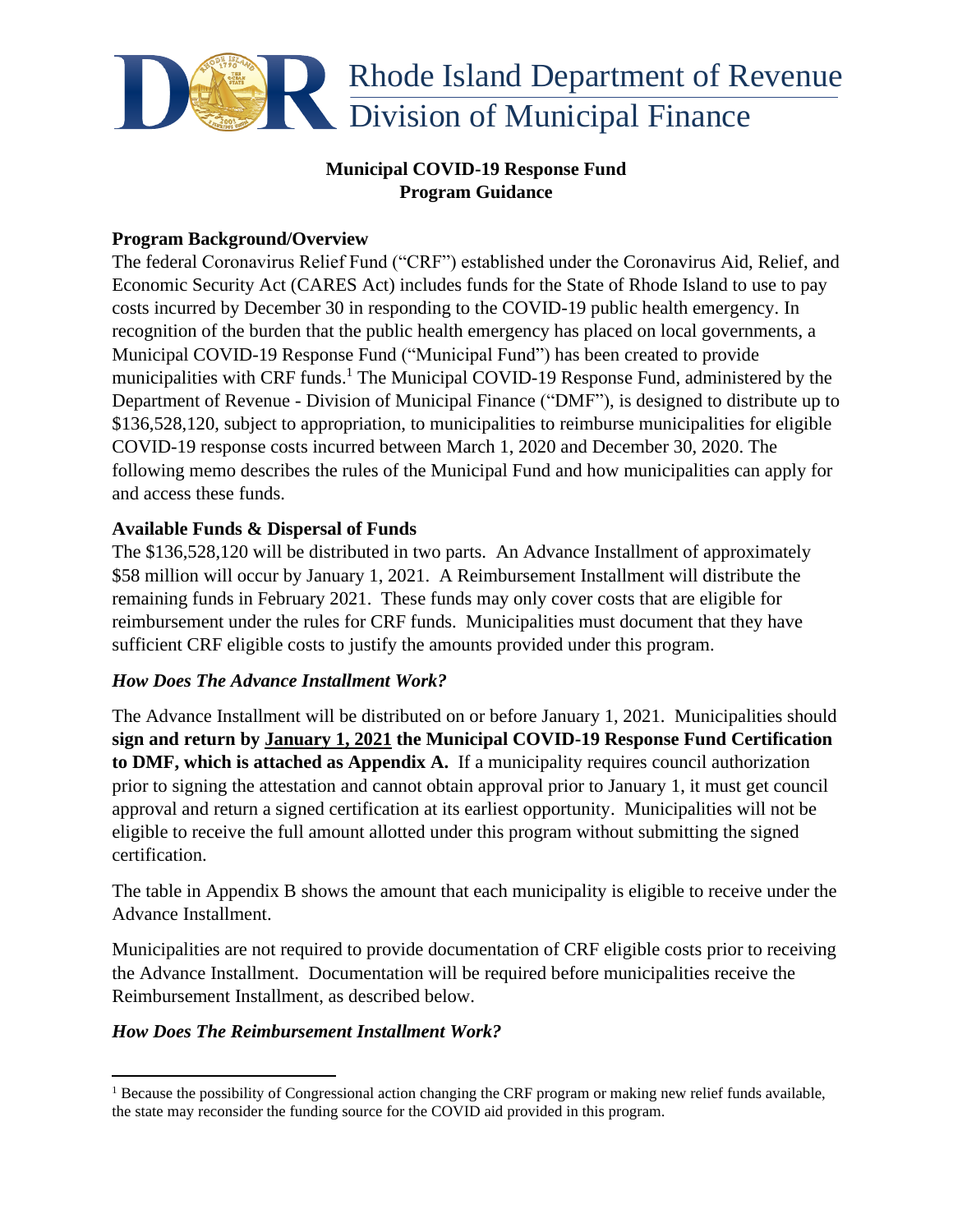The Reimbursement Installment will be paid after a municipality submits documentation of CRF eligible costs for reimbursement. In order to receive a distribution from the second installment, a municipality must document enough CRF costs to justify both (1) the amount received in the Advance Installment and (2) the amount requested in the Reimbursement Installment.

Appendix B estimates the maximum amount available to municipalities under the Reimbursement Installment. These numbers are only estimates, and not final amounts. DMF is providing these estimates so that municipalities can estimate the amount of eligible costs for which they may be entitled to reimbursement and prepare corresponding supporting documentation.

Because these funds are being distributed proportionate to the amounts municipalities receive under the Motor Vehicle and Trailer Excise Tax Elimination Act, DMF cannot finalize the amounts municipalities can receive under this program until all municipalities submit their final motor vehicle tax data file and separate matching tax roll certification to the Division of Municipal Finance. A final motor vehicle tax data file is a file that includes not only the standard motor vehicle and trailer information but also the tax amount applied to each vehicle and/or trailer. The levy amount in the motor vehicle tax data file should match the amount certified for motor vehicle excise tax levy on the separate tax roll certification. Once the data file and certification are provided, DMF will publish the final amounts municipalities may receive under the Reimbursement Installment. **Municipalities that have not already submitted their final motor vehicle tax data and tax roll certification to the Division of Municipal Finance must do so by no later than Friday, January 15, 2021.**

The reimbursement process will require the municipality to document eligible costs incurred and provide documentation to support the costs for which reimbursement is sought. The reimbursement form and instructions are under development and will be published on the DMF website when available. The instructions will provide guidance on the level of documentation needed to support the costs for which reimbursement is sought. DMF will review reimbursement forms and only approve reimbursement for expenses deemed eligible and for which adequate documentation is required.

### **Eligible Uses**

As a condition of participation in the Municipal Fund program, municipalities are required to comply with all federal laws, regulations, and terms and conditions applicable to the receipt of federal funds. Under the CARES Act, the CRF funding being made available through this program is limited to costs that:

- 1. are necessary expenditures incurred due to the public health emergency with respect to the Coronavirus Disease 2019 (COVID-19);
- 2. were not accounted for in the budget most recently approved as of March 27, 2020 (the date of enactment of the CARES Act); and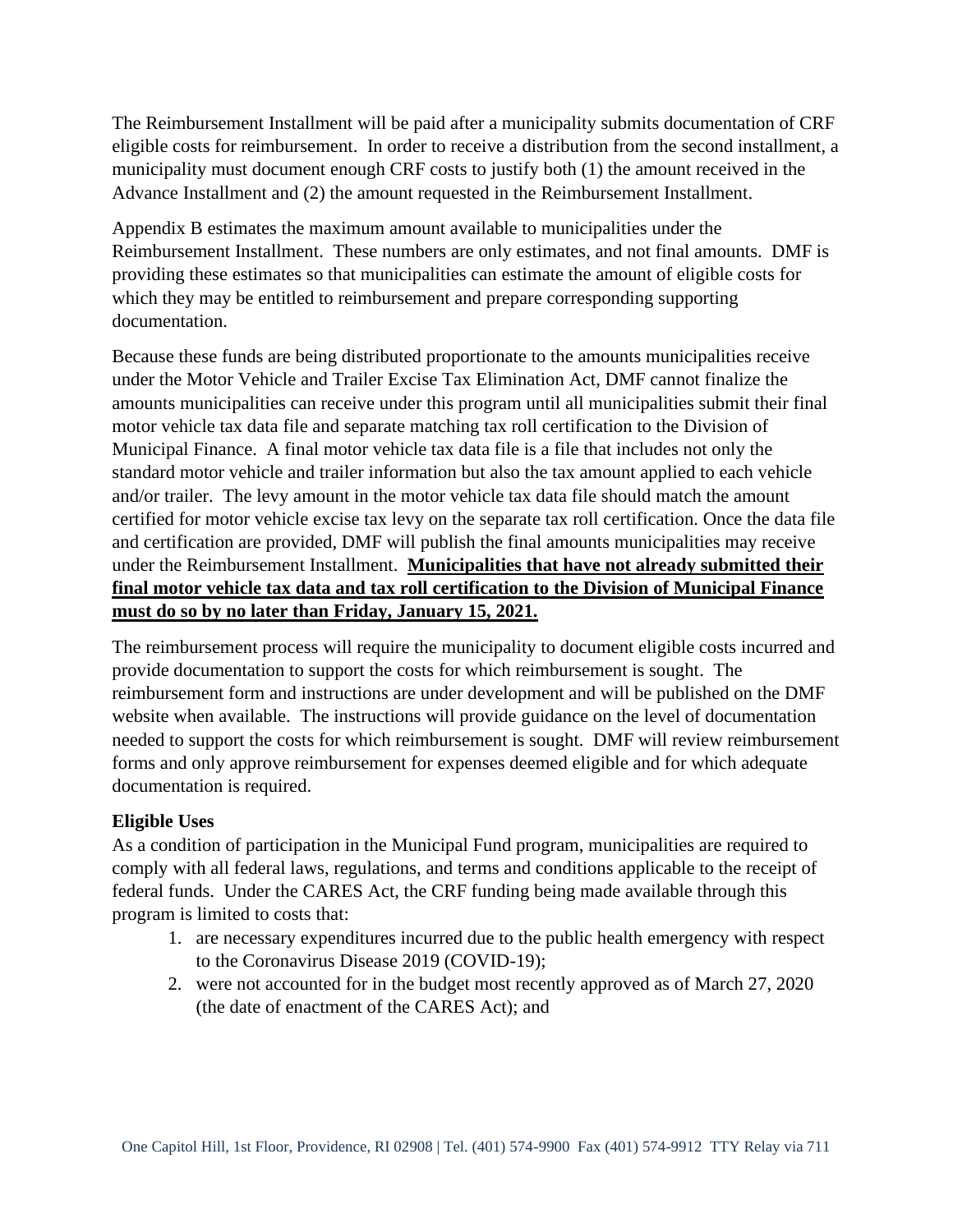3. were incurred during the period that begins on March 1, 2020, and ends on December 30, 2020.<sup>2</sup>

The U.S. Department of Treasury administers the CRF and has issued guidance<sup>3</sup> and frequently asked questions<sup>4</sup> that sets forth its interpretations of these requirements. As set forth in that guidance, while the CRF is available to address unexpected costs caused by COVID-19, CRF funding is prohibited from being used to address revenue shortfalls resulting from COVID-19.

Appendix C contains examples of eligible expenditures.

While municipalities may seek reimbursement for any eligible expenditures, DMF will determine in its sole discretion whether an expense submitted for reimbursement is eligible and whether the documentation submitted in the support of the expense is sufficient. Municipalities are encouraged to ask DMF questions about eligibility before submitting for reimbursement.

There are certain categories of eligible expenditures that will be particularly relevant to municipalities:

## *Public Safety Employees*

Under Treasury Guidance, as a matter of administrative convenience in light of the emergency nature of the CRF funding, a municipality **may presume that payroll and benefits costs for public health and public safety employees incurred between March 1, 2020 and December 30, 2020 are payments for services substantially dedicated to mitigating or responding to the COVID-19 public health emergency**, unless the chief executive (or equivalent) of the municipality determines that specific circumstances indicate otherwise. Public safety employees would include police officers, firefighters, emergency medical responders, and those who directly support such employees such as dispatchers and supervisory personnel.

This means that all payroll and benefits costs of employees who satisfy this presumption may be covered with CRF for services provided during the period that begins on March 1, 2020 and ends on December 30, 2020. DMF encourages municipalities to use this presumption when submitting a reimbursement request under this program. However, municipalities must ensure that they are not seeking reimbursement for payroll and benefits costs that are covered under another program financed by federal dollars, e.g. FEMA reimbursement or Byrne/JAG grants.

# *FEMA Match*

One Capitol Hill, 1st Floor, Providence, RI 02908 | Tel. (401) 574-9900 Fax (401) 574-9912 TTY Relay via 711

<sup>&</sup>lt;sup>2</sup> See Section 601(d) of the Social Security Act, as added by section 5001 of the Coronavirus Aid, Relief, and Economic Security Act, Pub. L. No. 116-136, div. A, Title V (Mar. 27, 2020).

<sup>3</sup> *Coronavirus Relief Fund Guidance for State, Territorial, Local, and Tribal Governments*, available at [https://home.treasury.gov/system/files/136/Coronavirus-Relief-Fund-Guidance-for-State-Territorial-Local-and-](https://home.treasury.gov/system/files/136/Coronavirus-Relief-Fund-Guidance-for-State-Territorial-Local-and-Tribal-Governments.pdf)[Tribal-Governments.pdf.](https://home.treasury.gov/system/files/136/Coronavirus-Relief-Fund-Guidance-for-State-Territorial-Local-and-Tribal-Governments.pdf)

<sup>4</sup> *Coronavirus Relief Fund Frequently Asked Questions*, available at

[https://home.treasury.gov/system/files/136/Coronavirus-Relief-Fund-Frequently-Asked-Questions.pdf.](https://home.treasury.gov/system/files/136/Coronavirus-Relief-Fund-Frequently-Asked-Questions.pdf)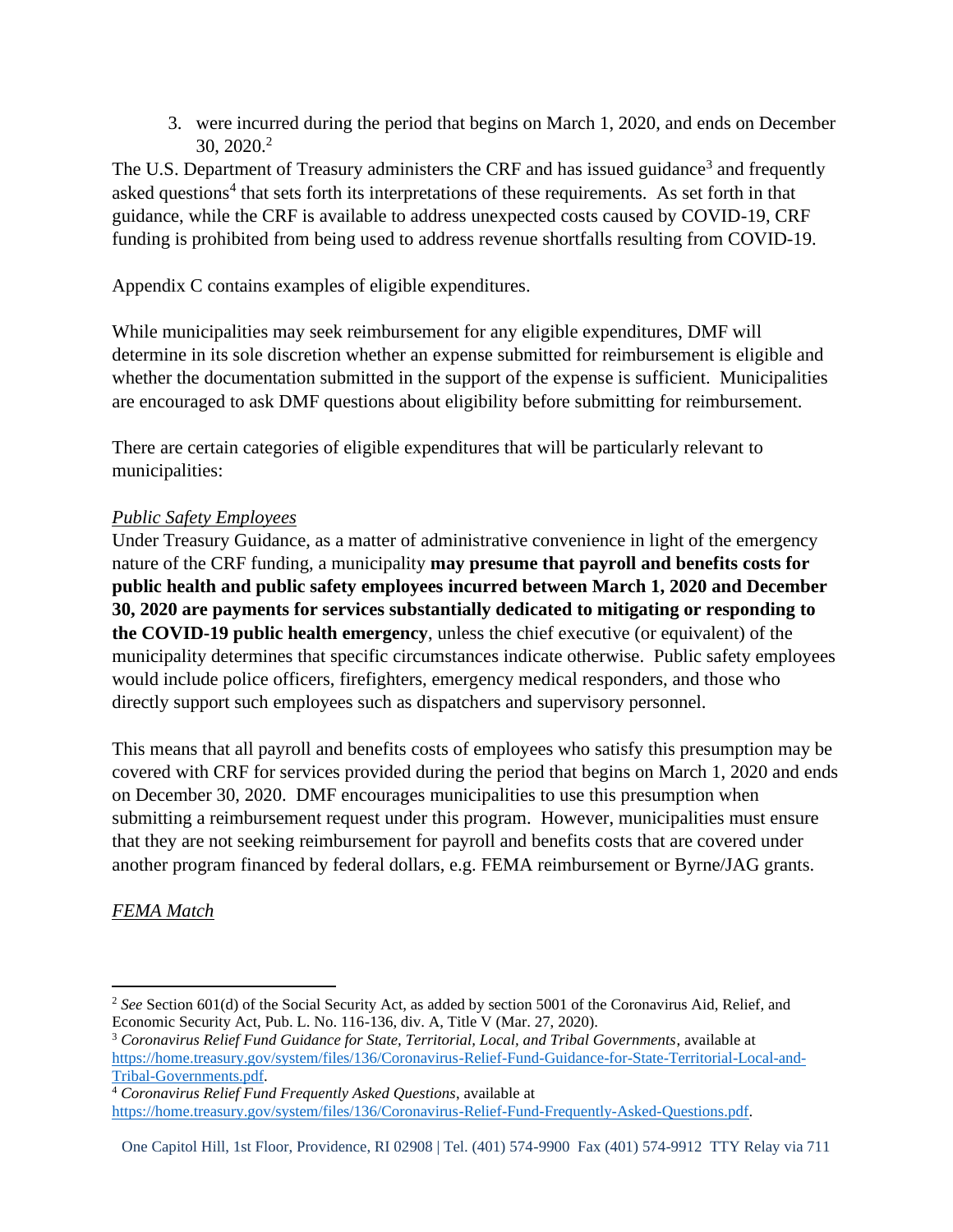Under Treasury Guidance, CRF funds may be used to satisfy the 25% local share of eligible FEMA costs incurred between March 1 and December 30, 2020. If FEMA has approved a municipal expenditure for the relevant time period, DMF will consider the 25% local share as an eligible CRF cost.

## *PPE, Sanitation & Social Distancing Expenses*

The purchase of PPE, extra sanitation of public facilities, and expenses incurred to install physical improvements that facilitate social distancing, can all qualify as relevant expenditures.

### *Telework Expenses*

Expenses for hardware, software and other costs to facilitate remote working by municipal employees can qualify as relevant expenditures.

## **Intersection with Other Funding Sources**

Eligible uses of the CARES Act funded Municipal COVID-19 Impact Relief Fund may overlap with allowable uses of other federal grants and reimbursements. As a condition of accepting federal Coronavirus Relief Fund funds, municipalities should maximize Federal Emergency Management Agency ("FEMA") reimbursements. Federal dollars cannot under any circumstances be claimed twice for the same spending.

Municipalities should maximize the use of other federal funds, including:

- Elementary and Secondary School Emergency Relief Fund (ESSERF) for Pre-K to 12 education
- Community Development Block Grant and Emergency Shelter/Solutions Grant (ESG)
- Federal Emergency Management Act (FEMA) reimbursement

# **Key Program Dates**

Key dates for this program are as follows:

- *January 1, 2021*: Municipalities should submit their signed certification. Distribution of the Advance Installment will happen on or before this date.
- *January 15, 2021*: Deadline for municipalities to submit final motor vehicle tax file to the Division of Municipal Finance.
- *January 29, 2021:* Target date for DMF to publish the final amounts that municipalities are entitled to under the Reimbursement Installment, assuming municipalities submit motor vehicle tax files on time.
- *February 5, 2021*: Deadline for municipalities to submit reimbursement requests to DMG. Municipalities may submit requests earlier.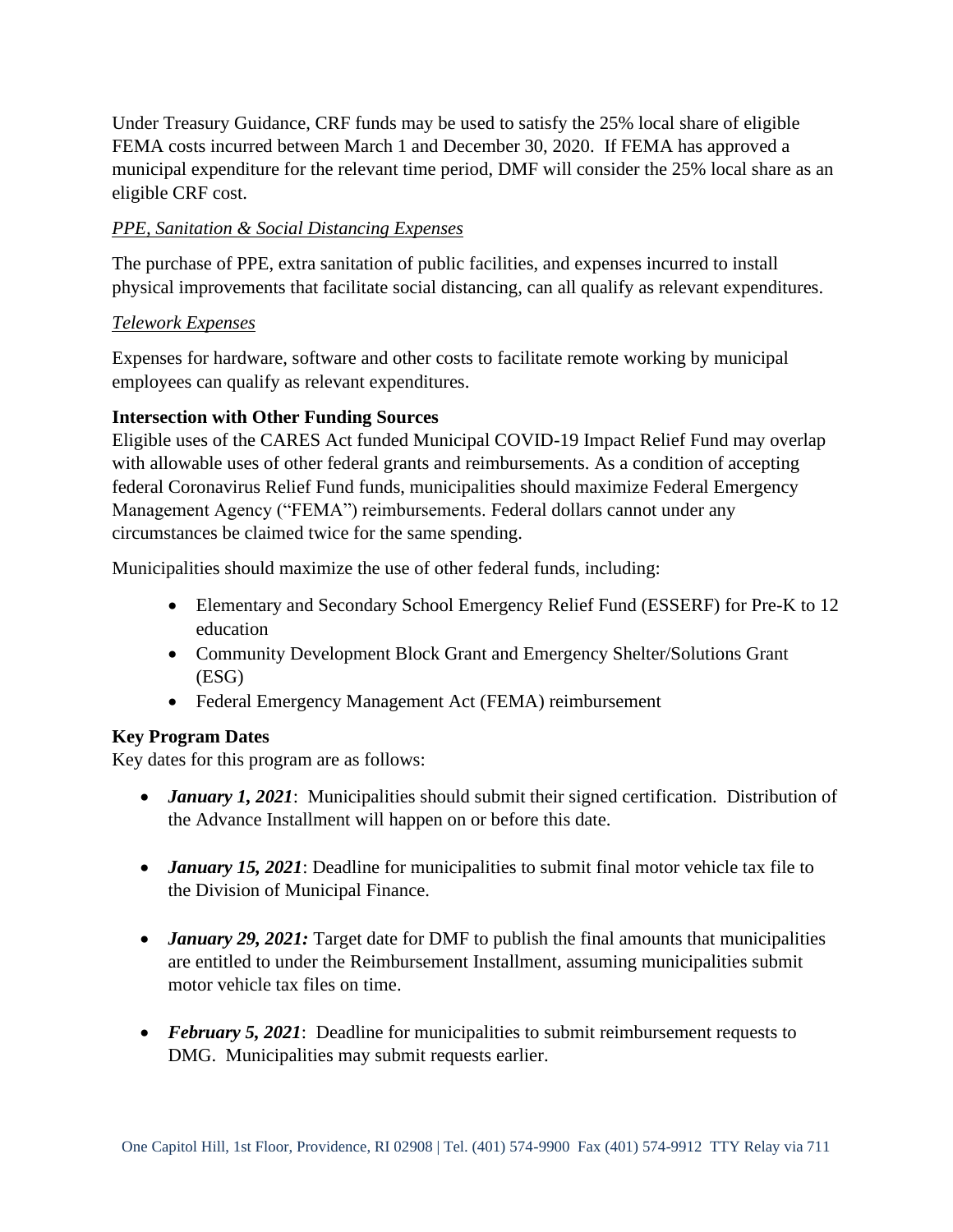• *February 26, 2021:* Target date for the disbursement of all funds. Actual disbursement is subject to municipalities adhering to the deadlines set forth above.

If you have any questions, please reach out to Richard Delfino at [Richard.Delfino@dor.ri.gov.](mailto:Richard.Delfino@dor.ri.gov) Thank you in advance for your cooperation.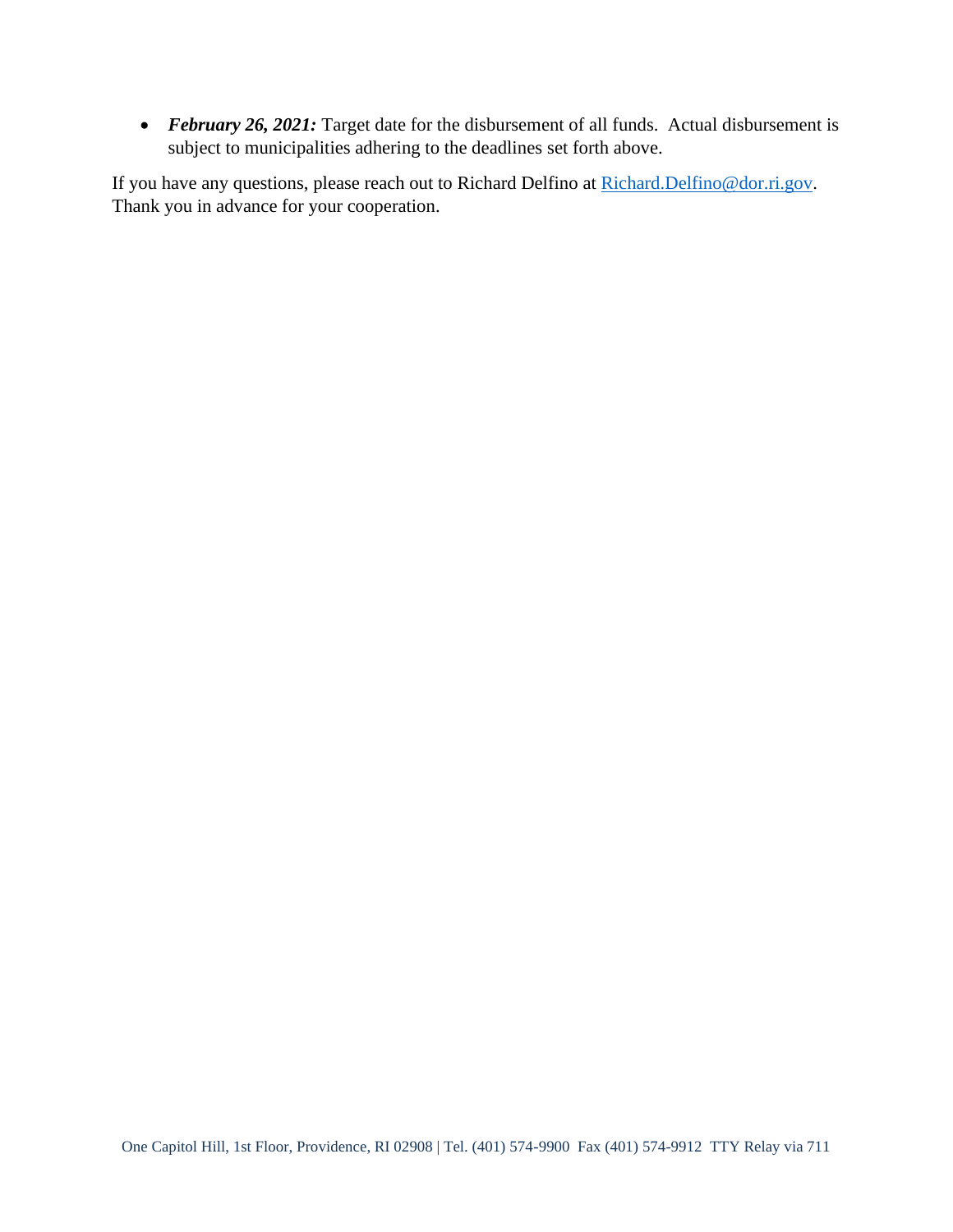#### **Appendix A**

### **Municipal COVID-19 Response Fund Certification**

I, \_\_\_\_\_\_\_\_\_\_\_\_\_\_\_\_\_\_\_\_\_\_\_\_\_\_, the chief executive of \_\_\_\_\_\_\_\_\_\_\_\_\_\_\_\_\_\_\_\_\_\_\_\_\_

("Municipality") and hereby agree and certify on behalf of the Municipality that:

- 1. I have the authority on behalf of the Municipality to request payment from the Municipal COVID-19 Response Fund Program ("Program") and to bind the Municipality to the terms and conditions stated herein.
- 2. I understand that the State of Rhode Island ("State") will rely on this certification as a material representation in making a payment to Municipality through the Program.
- 3. I understand that funds from the Program are from the Coronavirus Relief Fund as established in in section 601 of the Social Security Act, as added by section 5001 of the Coronavirus Aid, Relief, and Economic Security Act, Pub. L. No. 116-136, div. A, Title V (Mar. 27, 2020) ("Section 601").
- 4. Municipality will comply with the terms of the Program.
- 5. Municipality shall submit to the Rhode Island Department of Revenue, Division of Municipal Finance, the complete, final motor vehicle excise tax information for FY2021 by no later than January 15, 2021, per the requirements set forth in the Program guidance.
- 6. As required by federal law, Municipality's use of Program funds will be used only to cover costs that:
	- a. are necessary expenditures incurred due to the public health emergency with respect to the Coronavirus Disease 2019 (COVID-19);
	- b. were not accounted for in the budget most recently approved as of March 27, 2020 (the date of enactment of the CARES Act); and
	- c. were incurred during the period that begins on March 1, 2020, and ends on December 30, 2020.
- 7. Municipality's use of Program funds will adhere to the *Coronavirus Relief Fund Guidance for State, Territorial, Local, and Tribal Governments*<sup>5</sup> and *Coronavirus Relief*  Fund Frequently Asked Questions<sup>6</sup> issued by the U.S. Treasury and as updated from time to time (collectively, the "Federal Guidance").
- 8. Municipality will provide proof of the eligible costs it seeks to cover with Program funds on the schedule and in the form that the Rhode Island Department of Revenue, Division of Municipal Finance (DMF) may require. Failure to do so may result in DMF denying or recouping Program funds from Municipality.
- 9. Municipality will not use Program funds for any ineligible purpose set forth in the Federal Guidance, including, without limitation, to fill shortfalls in government revenue

<sup>6</sup> Available at[: https://home.treasury.gov/system/files/136/Coronavirus-Relief-Fund-Frequently-Asked-](https://home.treasury.gov/system/files/136/Coronavirus-Relief-Fund-Frequently-Asked-Questions.pdf)[Questions.pdf.](https://home.treasury.gov/system/files/136/Coronavirus-Relief-Fund-Frequently-Asked-Questions.pdf)

<sup>5</sup> Available at[: https://home.treasury.gov/system/files/136/Coronavirus-Relief-Fund-Guidance-for-State-Territorial-](https://home.treasury.gov/system/files/136/Coronavirus-Relief-Fund-Guidance-for-State-Territorial-Local-and-Tribal-Governments.pdf)[Local-and-Tribal-Governments.pdf.](https://home.treasury.gov/system/files/136/Coronavirus-Relief-Fund-Guidance-for-State-Territorial-Local-and-Tribal-Governments.pdf)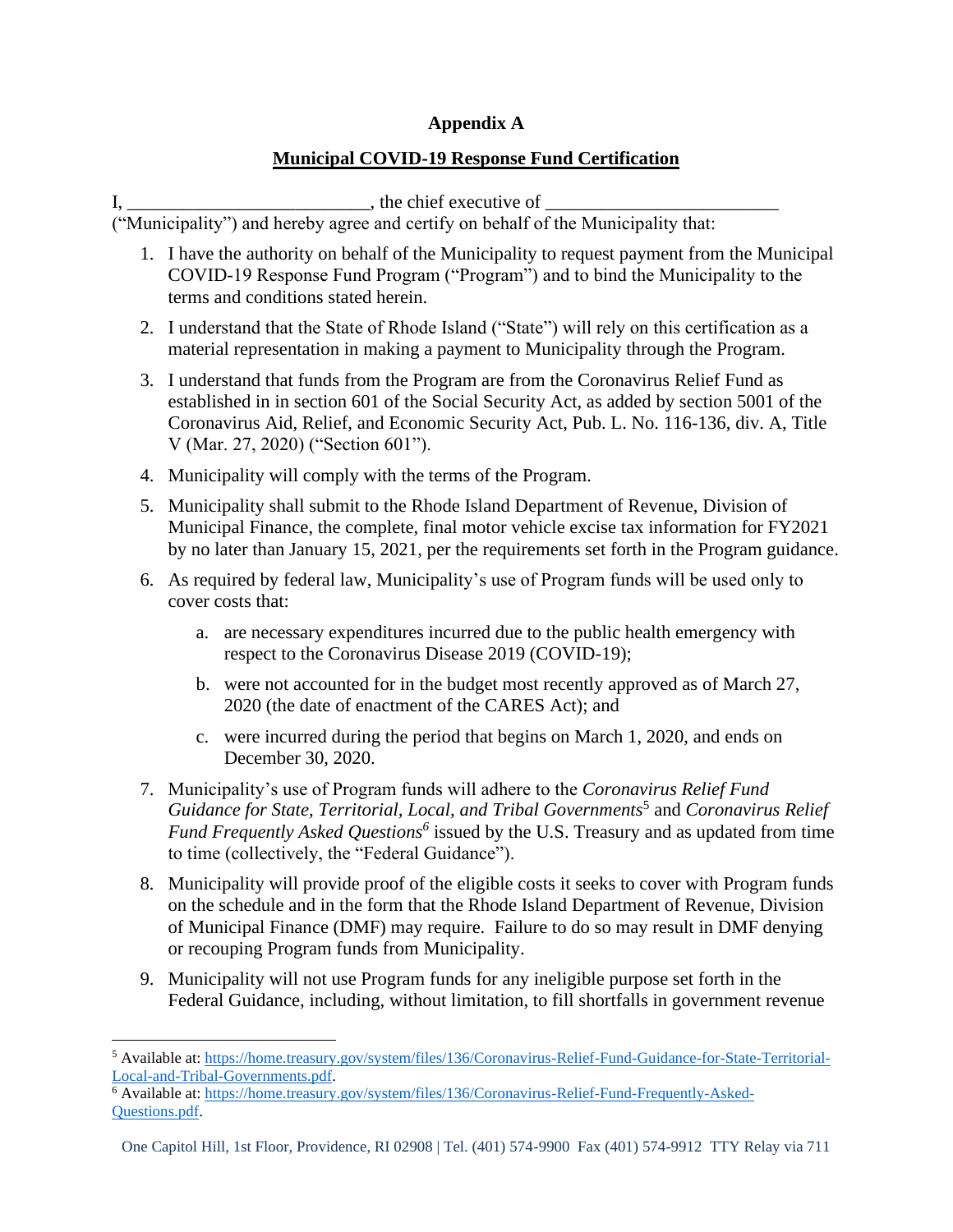to cover expenditures that would not otherwise qualify under Section 601; for damages covered by insurance; for expenses that have been or will be reimbursed under any federal program; for severance pay, legal settlements, or workforce bonuses other than hazard pay or overtime.

- 10. Municipality will use such fiscal control and fund accounting procedures as will ensure proper disbursement of, and accounting for, Program funds.
- 11. Municipality will cooperate with State in connection with any inquiries, desk reviews, audits, or other oversight or investigatory actions taken by the federal government related in any way to Municipality's use of Program funds.
- 12. To the extent that the Municipality's actual use of Program funds is less than the amount received, Municipality shall return the balance of unused funds to the State.
- 13. If the federal government recoups funds from the State based on a determination that they were used by Municipality in a manner not in compliance with Section 601, the State may recover any such recouped amount from Municipality through an assessment or a reduction from any periodic local aid distributions to Municipality made under titles 44 or 45 of the general laws.
- 14. Municipality will
	- a. submit such reports to the State as the Department of Revenue, Division of Municipal Finance may require in connection with the Program;
	- b. maintain for a period of at least five years after the final payment made or reimbursed with Program Funds records sufficient to satisfy the Record Retention Requirements set forth in the July 2, 2020 Memorandum for Coronavirus Relief Fund Recipients issued by the U.S. Treasury, Office of Inspector General<sup>7</sup> and any subsequent record retention guidance set forth by the U.S. Treasury. This requires maintaining records sufficient to support compliance with the statutory requirements on Section 601. Records to support compliance may include, but are not limited to, copies of the following:
		- i. general ledger and subsidiary ledgers used to account for (a) the receipt of Coronavirus Relief Fund payments and (b) the disbursements from such payments to meet eligible expenses related to the public health emergency due to COVID-19;
		- ii. budget records for 2019 and 2020;
		- iii. payroll, time records, human resource records to support costs incurred for payroll expenses related to addressing the public health emergency due to COVID-19;
		- iv. receipts of purchases made related to addressing the public health emergency due to COVID-19;

<sup>7</sup> This memorandum is available a[t https://home.treasury.gov/system/files/136/IG-Coronavirus-Relief-Fund-](https://home.treasury.gov/system/files/136/IG-Coronavirus-Relief-Fund-Recipient-Reporting-Record-Keeping-Requirements.pdf)[Recipient-Reporting-Record-Keeping-Requirements.pdf.](https://home.treasury.gov/system/files/136/IG-Coronavirus-Relief-Fund-Recipient-Reporting-Record-Keeping-Requirements.pdf)

One Capitol Hill, 1st Floor, Providence, RI 02908 | Tel. (401) 574-9900 Fax (401) 574-9912 TTY Relay via 711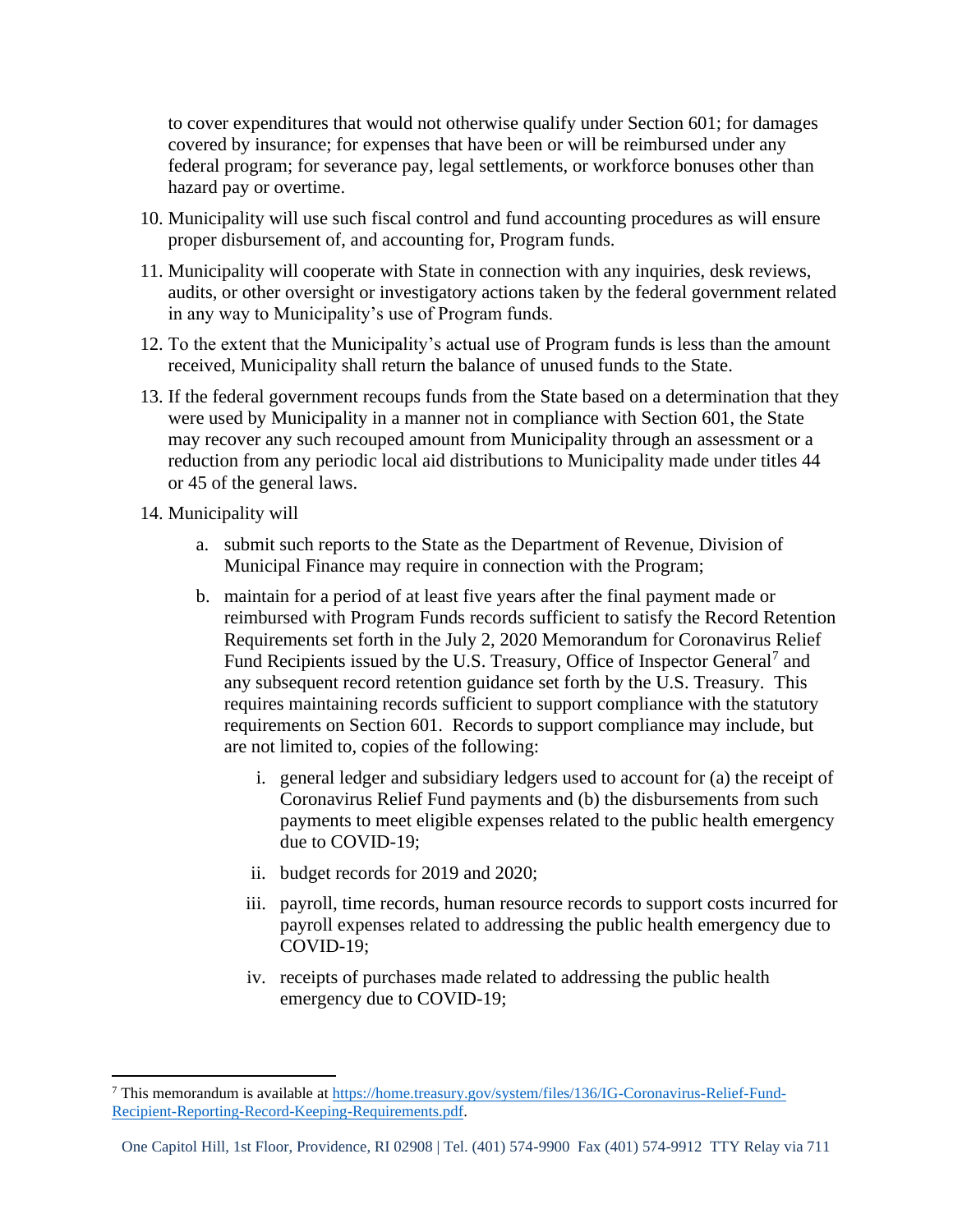- v. contracts and subcontracts entered into using Coronavirus Relief Fund payments and all documents related to such contracts;
- vi. grant agreements and grant subaward agreements entered into using Coronavirus Relief Fund payments and all documents related to such awards;
- vii. all documentation of reports, audits, and other monitoring of contractors, including subcontractors, and grant recipient and subrecipients;
- viii. all documentation supporting the performance outcomes of contracts, subcontracts, grant awards, and grant recipient subawards;
	- ix. all internal and external email/electronic communications related to use of Coronavirus Relief Fund payments; and
	- x. all investigative files and inquiry reports involving Coronavirus Relief Fund payments.
- c. The U.S. Treasury and its Inspector General, the Pandemic Response Accountability Committee, any other federal agencies with jurisdiction over the Coronavirus Relief Fund, the Division of Municipal Finance within the Department of Revenue, the Office of Internal Audit within the Rhode Island Department of Administration, and the State Auditor General shall have the right to access any documents, papers or other records of Municipality which may be related to its use of Program funds in order to make audits, examinations, excerpts and transcripts. The right also includes timely and reasonable access to Municipality staff for the purpose of interview and discussion related to such documents.

| By:    | Signature: |  |
|--------|------------|--|
|        |            |  |
| Title: | Date:      |  |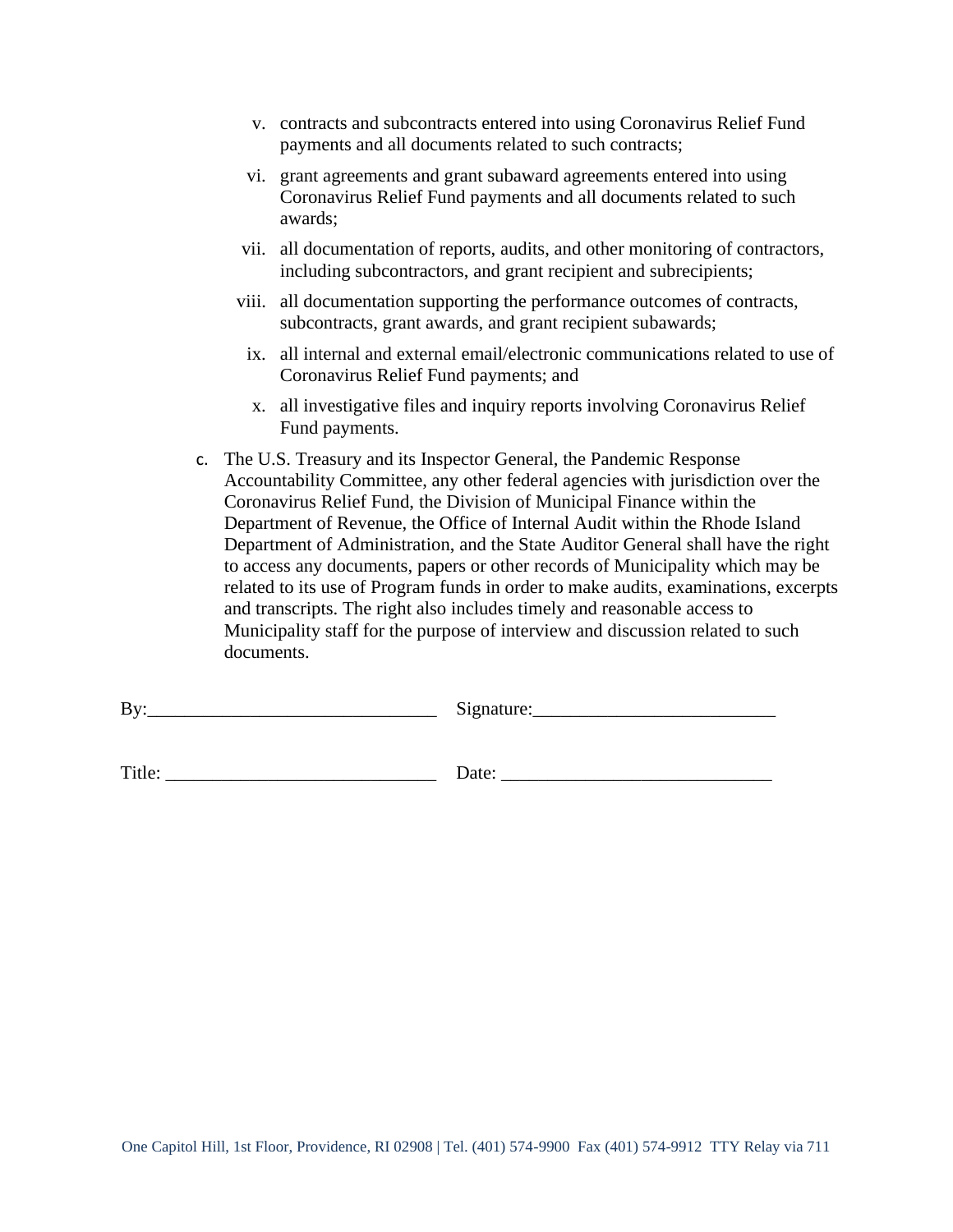### **Appendix B**

|                         | <b>FY 21 CRF</b> | <b>Estimated Remaining</b> | <b>FY 21 Estimated Total CRF</b> |
|-------------------------|------------------|----------------------------|----------------------------------|
| <b>City or Town</b>     | Advancement **   | Distribution of CRF ***    | <b>Distributions</b>             |
| <b>Barrington</b>       | \$<br>306,438    | \$<br>1,853,892            | \$<br>2,160,330                  |
| <b>Bristol</b>          | 1,107,675        | 861,781                    | 1,969,456                        |
| <b>Burrillville</b>     | 354,503          | 1,717,137                  | 2,071,640                        |
| <b>Central Falls</b>    | 432,122          | 879,783                    | 1,311,905                        |
| Charlestown             | 82,783           | 302,513                    | 385,296                          |
| Coventry                | 420,821          | 1,869,786                  | 2,290,607                        |
| Cranston                | 7,154,316        | 8,020,773                  | 15,175,089                       |
| Cumberland              | 409,473          | 1,807,135                  | 2,216,608                        |
| <b>East Greenwich</b>   | 632,190          | 451,037                    | 1,083,227                        |
| <b>East Providence</b>  | 736,528          | 4,144,743                  | 4,881,271                        |
| Exeter*                 | 48,850           | ٠                          | 48,850                           |
| Foster                  | 84,451           | 534,808                    | 619,259                          |
| Glocester               | 138,710          | 730,592                    | 869,302                          |
| Hopkinton               | 106,522          | 523,070                    | 629,592                          |
| Jamestown               | 49,840           | 104,356                    | 154,196                          |
| Johnston                | 571,645          | 3,569,213                  | 4,140,858                        |
| Lincoln                 | 248,203          | 1,345,627                  | 1,593,830                        |
| <b>Little Compton</b>   | 31,771           | 65,616                     | 97,387                           |
| Middletown              | 147,707          | 472,024                    | 619,731                          |
| Narragansett            | 141,763          | 300,961                    | 442,724                          |
| Newport                 | 1,318,936        | 320,344                    | 1,639,280                        |
| New Shoreham            | 12,052           | 135,307                    | 147,359                          |
| North Kingstown         | 258,820          | 1,190,040                  | 1,448,860                        |
| <b>North Providence</b> | 1,495,911        | 3,709,289                  | 5,205,200                        |
| <b>North Smithfield</b> | 225,983          | 1,427,158                  | 1,653,141                        |
| Pawtucket               | 2,623,221        | 7,081,156                  | 9,704,377                        |
| Portsmouth              | 174,053          | 631,504                    | 805,557                          |
| Providence              | 31,200,969       | 15,064,726                 | 46,265,695                       |
| Richmond                | 95,386           | 443,750                    | 539,136                          |
| Scituate                | 106,759          | 324,511                    | 431,270                          |
| Smithfield              | 916,606          | 1,972,080                  | 2,888,686                        |
| South Kingstown         | 432,747          | 992,349                    | 1,425,096                        |
| <b>Tiverton</b>         | 146,629          | 323,466                    | 470,095                          |
| Warren                  | 134,850          | 659,897                    | 794,747                          |
| Warwick                 | 2,164,354        | 6,827,842                  | 8,992,196                        |
| Westerly                | 420,343          | 1,753,171                  | 2,173,514                        |
| <b>West Greenwich</b>   | 77,467           | 558,365                    | 635,832                          |
| <b>West Warwick</b>     | 1,200,684        | 1,586,805                  | 2,787,489                        |
| Woonsocket              | 1,743,030        | 4,016,402                  | 5,759,432                        |
| <b>TOTAL</b>            | \$<br>57,955,111 | \$<br>78,573,009           | \$<br>136,528,120                |

# FY 2021 Coronavirus Relief Funds (CRF) Distributions

\* Exeter will receive \$629,410 and the Lincoln fire districts will receive \$132,099 of General Revenue in addition to any amounts from CRF listed above.

\*\* To be distributed to municipalities within 10 days of passage of FY2021 enacted budget.

\*\*\* Amounts listed are estimates anticipated to be distributed by the end of February and will be subject to reception of proper documentation.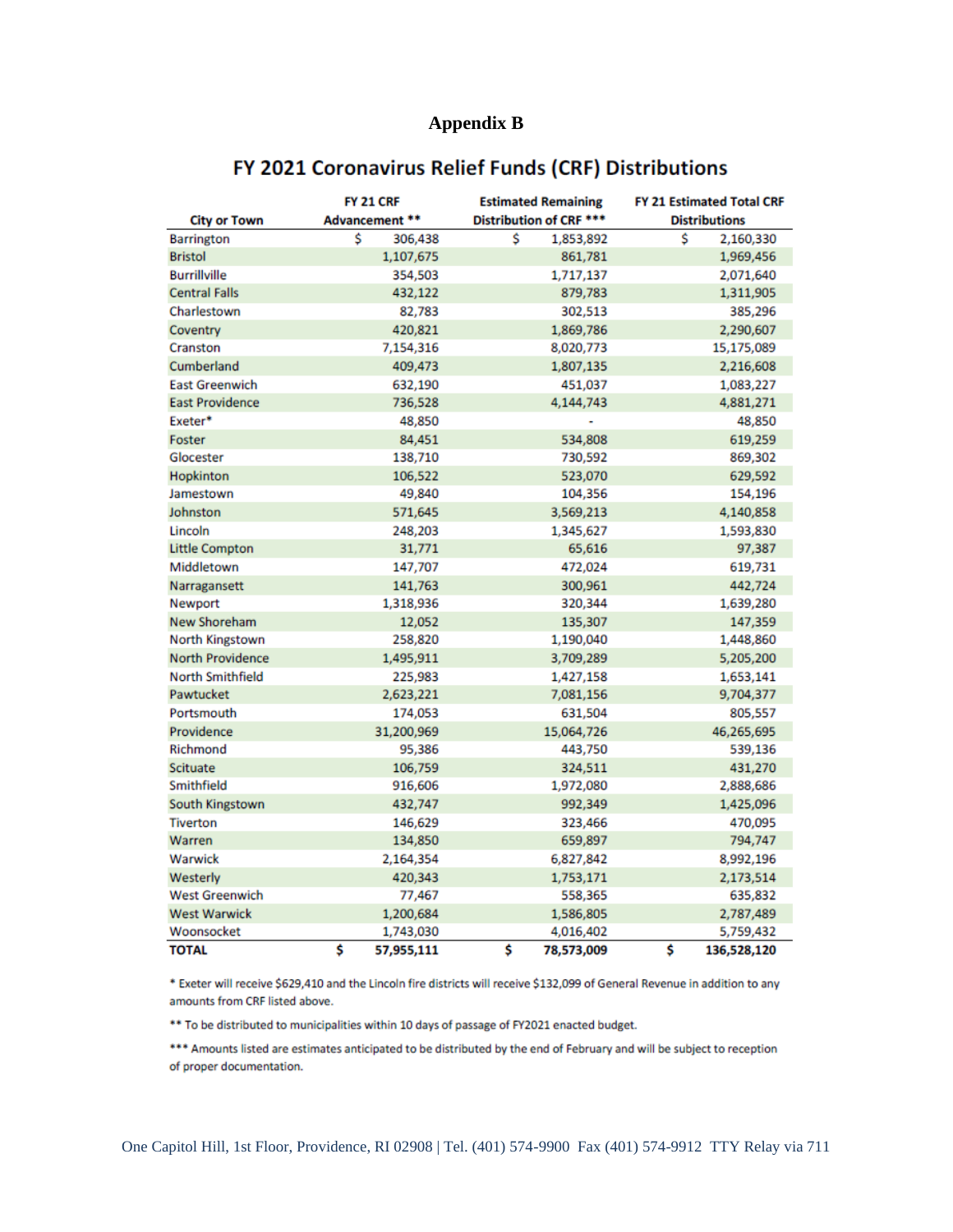# **Appendix C**

U.S. Department of Treasury guidance includes the following nonexclusive examples of eligible expenditures:

- 1. Medical expenses such as:
	- a. COVID-19-related expenses of public hospitals, clinics, and similar facilities.
	- b. Expenses of establishing temporary public medical facilities and other measures to increase COVID-19 treatment capacity, including related construction costs.
	- c. Costs of providing COVID-19 testing, including serological testing.
	- d. Emergency medical response expenses, including emergency medical transportation, related to COVID-19.
	- e. Expenses for establishing and operating public telemedicine capabilities for COVID-19 related treatment.
- 2. Public health expenses such as:
	- a. Expenses for communication and enforcement by State, territorial, local, and Tribal governments of public health orders related to COVID-19.
	- b. Expenses for acquisition and distribution of medical and protective supplies, including sanitizing products and personal protective equipment, for medical personnel, police officers, social workers, child protection services, and child welfare officers, direct service providers for older adults and individuals with disabilities in community settings, and other public health or safety workers in connection with the COVID-19 public health emergency.
	- c. Expenses for disinfection of public areas and other facilities, e.g., nursing homes, in response to the COVID-19 public health emergency.
	- d. Expenses for technical assistance to local authorities or other entities on mitigation of COVID-19-related threats to public health and safety.
	- e. Expenses for public safety measures undertaken in response to COVID-19.
	- f. Expenses for quarantining individuals.
- 3. Payroll expenses for public safety, public health, health care, human services, and similar employees whose services are substantially dedicated to mitigating or responding to the COVID19 public health emergency.
- 4. Expenses of actions to facilitate compliance with COVID-19-related public health measures, such as:
	- a. Expenses for food delivery to residents, including, for example, senior citizens and other vulnerable populations, to enable compliance with COVID-19 public health precautions.
	- b. Expenses to facilitate distance learning, including technological improvements, in connection with school closings to enable compliance with COVID-19 precautions.